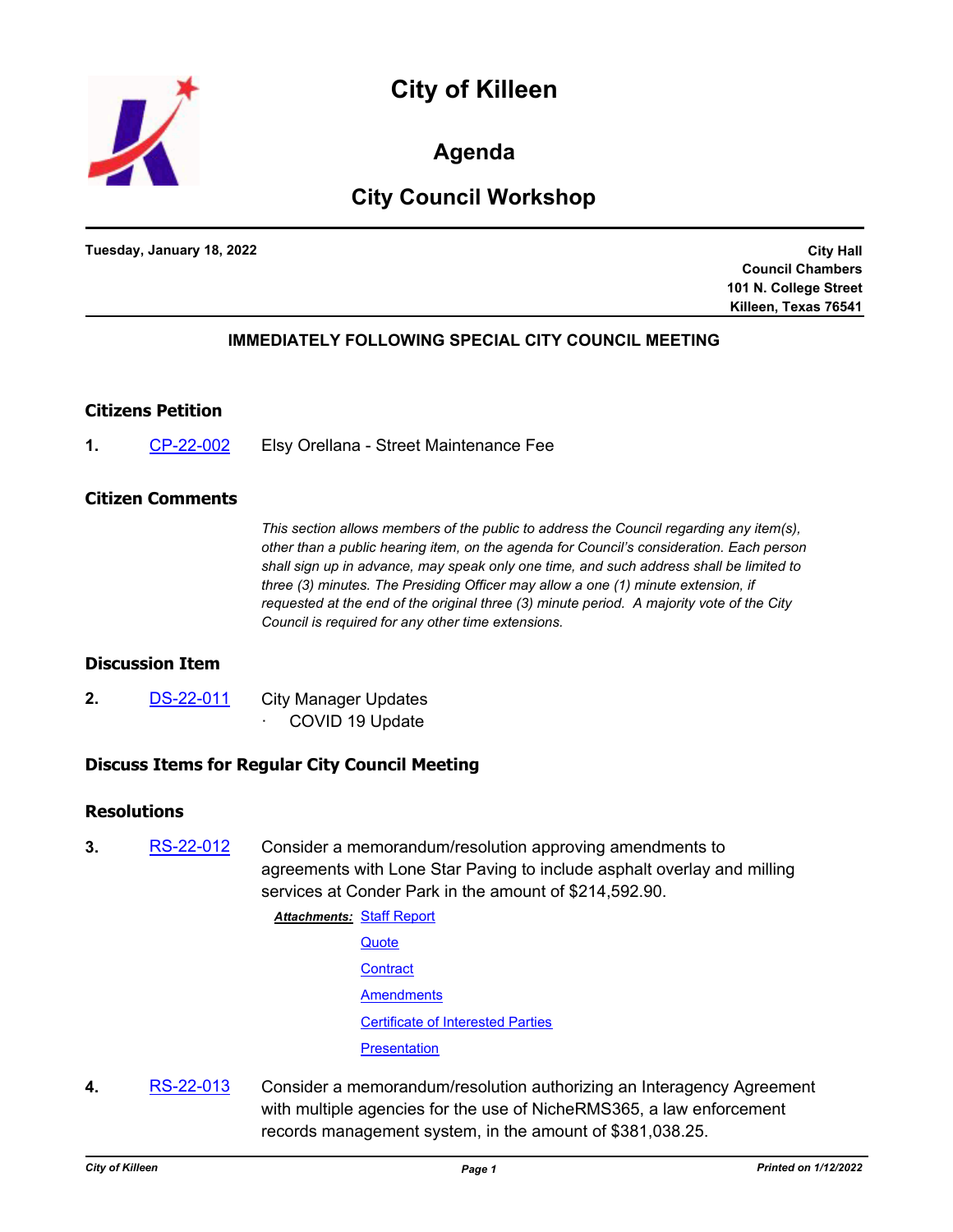#### **Attachments: [Staff Report](http://killeen.legistar.com/gateway.aspx?M=F&ID=f0a1ddc7-e63c-4626-9559-e19d0ad23cd8.pdf)**

[Interagency Agreement](http://killeen.legistar.com/gateway.aspx?M=F&ID=484ac46c-077d-423c-b2d9-cdde4cc0f47c.pdf) [Addendum](http://killeen.legistar.com/gateway.aspx?M=F&ID=5ca89100-26e7-4c41-a6ee-f1da45b29de9.pdf) [Assessment Report](http://killeen.legistar.com/gateway.aspx?M=F&ID=e1bc2d3d-801f-4d56-92d1-65028d040c41.pdf) [Cost Calculations](http://killeen.legistar.com/gateway.aspx?M=F&ID=4291bf10-5633-45f9-a488-2b5043e74be3.pdf) **[Presentation](http://killeen.legistar.com/gateway.aspx?M=F&ID=99f79c64-5e68-4719-a05f-b6b272970855.pdf)** 

**5.** [RS-22-014](http://killeen.legistar.com/gateway.aspx?m=l&id=/matter.aspx?key=5911) Consider a memorandum/resolution accepting the Victims of Crime Act (VOCA) Crisis Assistance Program grant through the Office of the Governor, Criminal Justice Division.

**Attachments: [Staff Report](http://killeen.legistar.com/gateway.aspx?M=F&ID=ee7eaa24-2ef0-4728-b3da-688f612bfd93.pdf)** 

[Grant Application](http://killeen.legistar.com/gateway.aspx?M=F&ID=356baabd-e1e0-4a4f-820c-aae6d645bc2c.pdf)

**[Presentation](http://killeen.legistar.com/gateway.aspx?M=F&ID=fba4cd20-df24-42b7-9760-de75b5fb8efa.pdf)** 

- **6.** [RS-22-015](http://killeen.legistar.com/gateway.aspx?m=l&id=/matter.aspx?key=5917) Consider a memorandum/resolution ratifying the acceptance of the HOME-ARP grant funding in the amount of \$1,778,641.
	- **Attachments: [Staff Report](http://killeen.legistar.com/gateway.aspx?M=F&ID=685f5c43-8366-4b7a-9d60-9c910685e3cb.pdf)** [Grant Agreement](http://killeen.legistar.com/gateway.aspx?M=F&ID=92719744-0401-42b0-bb62-c8788a5b1c2c.pdf) **[Award Letter](http://killeen.legistar.com/gateway.aspx?M=F&ID=034c79cd-a3af-474b-9ffe-083de3c82e73.pdf)** [Fact Sheet](http://killeen.legistar.com/gateway.aspx?M=F&ID=696a9e60-9e8d-468e-a6ee-17bd80d11ff0.pdf) **[Presentation](http://killeen.legistar.com/gateway.aspx?M=F&ID=1b583e94-e5ee-4142-92c3-516343dfa624.pdf)**
- **7.** [RS-22-016](http://killeen.legistar.com/gateway.aspx?m=l&id=/matter.aspx?key=5905) Consider a memorandum/resolution approving an Interlocal Agreement with the City of Temple for Regional Homelessness Cooperation and a Strategic Plan.

**Attachments: [Staff Report](http://killeen.legistar.com/gateway.aspx?M=F&ID=daf7bc81-72d9-4bd2-bd91-b84107c347a0.pdf)** 

[Agreement](http://killeen.legistar.com/gateway.aspx?M=F&ID=d92d209a-7854-4d54-9555-601303dae726.pdf)

**[Presentation](http://killeen.legistar.com/gateway.aspx?M=F&ID=2ebfa02d-66c1-4aba-8ce3-1acda16217c5.pdf)** 

**8.** [RS-22-017](http://killeen.legistar.com/gateway.aspx?m=l&id=/matter.aspx?key=5918) Consider a memorandum/resolution approving an election services contract with Bell County.

**Attachments: [Staff Report](http://killeen.legistar.com/gateway.aspx?M=F&ID=7eb62be5-7836-4cc1-8951-7795391af024.pdf)** 

**[Contract](http://killeen.legistar.com/gateway.aspx?M=F&ID=efd22168-7a46-41b8-9d99-c9a0fd7b9e86.pdf)** 

**[Presentation](http://killeen.legistar.com/gateway.aspx?M=F&ID=8a81a286-5e0c-4069-8dee-efca58a28523.pdf)** 

**9.** [RS-22-008](http://killeen.legistar.com/gateway.aspx?m=l&id=/matter.aspx?key=5913) Consider a memorandum/resolution appointing members to the Committee for Crime Solutions.

[Staff Report](http://killeen.legistar.com/gateway.aspx?M=F&ID=d659af34-7cc8-4551-9994-188c090c4dcd.pdf) *Attachments:*

**[Presentation](http://killeen.legistar.com/gateway.aspx?M=F&ID=c1d15340-a020-4425-ae02-78d82397485f.pdf)** 

**10.** [RS-22-018](http://killeen.legistar.com/gateway.aspx?m=l&id=/matter.aspx?key=5912) Consider a memorandum/resolution authorizing the procurement of fleet parts through NAPA, O'Reilly, and Lonestar Freightliner in an amount not to exceed \$287,000 and tires through Southern Tire Mart in an amount not to exceed \$203,000.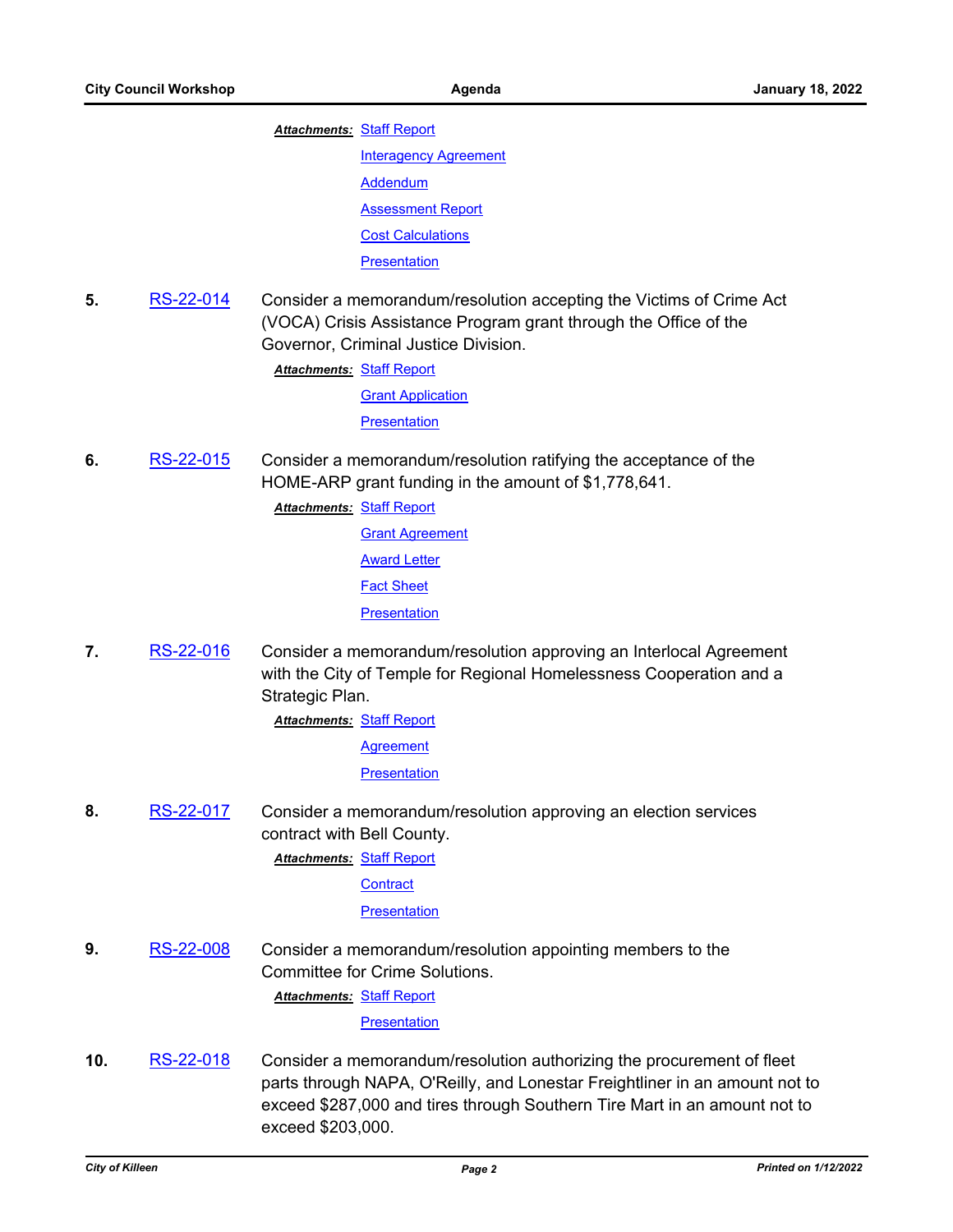# **Attachments: [Staff Report](http://killeen.legistar.com/gateway.aspx?M=F&ID=e19ac678-da17-4a89-a2ef-b4ff39623925.pdf) [Contracts](http://killeen.legistar.com/gateway.aspx?M=F&ID=99abf404-7704-4a20-8735-6d740c7076ad.pdf)** [Certificate of Interested Parties](http://killeen.legistar.com/gateway.aspx?M=F&ID=9ec64fdb-2dc4-4e39-a135-2acc048b90db.pdf) **[Presentation](http://killeen.legistar.com/gateway.aspx?M=F&ID=f8fa5d62-958a-4630-b584-eb3a9acf19fb.pdf)**

### **Ordinances**

**11.** [OR-22-002](http://killeen.legistar.com/gateway.aspx?m=l&id=/matter.aspx?key=5906) Consider an ordinance authorizing the issuance and sale of Combination Tax and Revenue Certificates of Obligation, Series 2022, for street improvements.

**Attachments: [Staff Report](http://killeen.legistar.com/gateway.aspx?M=F&ID=10013152-d5c5-4e73-9e7b-9445cd579e55.pdf)** 

[Draft Ordinance](http://killeen.legistar.com/gateway.aspx?M=F&ID=1505c8cb-471b-4d3d-80b0-7e8c78be76cb.pdf)

**[Presentation](http://killeen.legistar.com/gateway.aspx?M=F&ID=bf670506-9897-4f77-b20e-b5b4fcf96594.pdf)** 

**12.** [OR-22-003](http://killeen.legistar.com/gateway.aspx?m=l&id=/matter.aspx?key=5872) Consider an ordinance amending the Code of Ordinances Chapter 8, Building and Construction Regulations, and Chapter 11, Fire Prevention and Protection, to adopt updated international building construction and fire codes.

**Attachments: [Staff Report](http://killeen.legistar.com/gateway.aspx?M=F&ID=b4bf530c-a21d-43a8-bdca-49e9ea36f0e4.pdf)** 

**[Summary of Changes](http://killeen.legistar.com/gateway.aspx?M=F&ID=d54242e4-6dbe-4456-baf0-bf03892bdcdb.pdf) [Ordinance](http://killeen.legistar.com/gateway.aspx?M=F&ID=6b5b0cb8-1512-4775-9495-b1a3bc8ee146.pdf) [Presentation](http://killeen.legistar.com/gateway.aspx?M=F&ID=7fada7e2-af37-492b-a215-385ef27550ea.pdf)** 

**13.** [OR-22-004](http://killeen.legistar.com/gateway.aspx?m=l&id=/matter.aspx?key=5928) Consider an ordinance amending the Code of Ordinances Chapter 26, Subdivisions and Other Property Developments, to establish the requirements for a Traffic Impact Analysis.

> [Staff Report](http://killeen.legistar.com/gateway.aspx?M=F&ID=61eeea71-d4aa-4db7-b6f3-0248ef949408.pdf) *Attachments:* **[Ordinance](http://killeen.legistar.com/gateway.aspx?M=F&ID=927a431e-3af0-4c65-bd65-33053202c54c.pdf) [Presentation](http://killeen.legistar.com/gateway.aspx?M=F&ID=18556fcc-76a3-4e77-9dc6-cdeeab0d3c0d.pdf)**

### **Public Hearings**

**14.** [PH-22-008](http://killeen.legistar.com/gateway.aspx?m=l&id=/matter.aspx?key=5922) HOLD a public hearing and discuss proposed charter amendments.

**Attachments: [Staff Report](http://killeen.legistar.com/gateway.aspx?M=F&ID=e357ec66-a986-40cb-a322-4eb486dd3802.pdf)** 

[Proposed Charter Amendments](http://killeen.legistar.com/gateway.aspx?M=F&ID=ea13c081-0992-4944-bcf3-8f70f243e429.pdf)

**[Presentation](http://killeen.legistar.com/gateway.aspx?M=F&ID=7831991d-533f-477d-9eac-ce5ba196b1d0.pdf)** 

**15.** [PH-21-065](http://killeen.legistar.com/gateway.aspx?m=l&id=/matter.aspx?key=5790) HOLD a public hearing and consider an ordinance requested by Mitchell & Associates, Inc. on behalf of Texas Land and Living, LLC (Case #FLUM21-09) to amend the Comprehensive Plan's Future Land Use Map (FLUM) from a 'Rural' (R) designation to a 'General Residential' (GR) designation for approximately 9.147 acres out of the James Cook Survey, Abstract No. 161. The property is generally located east of the intersection of Pinar Trail and Grand Terrace Drive, Killeen, Texas. (Tabled from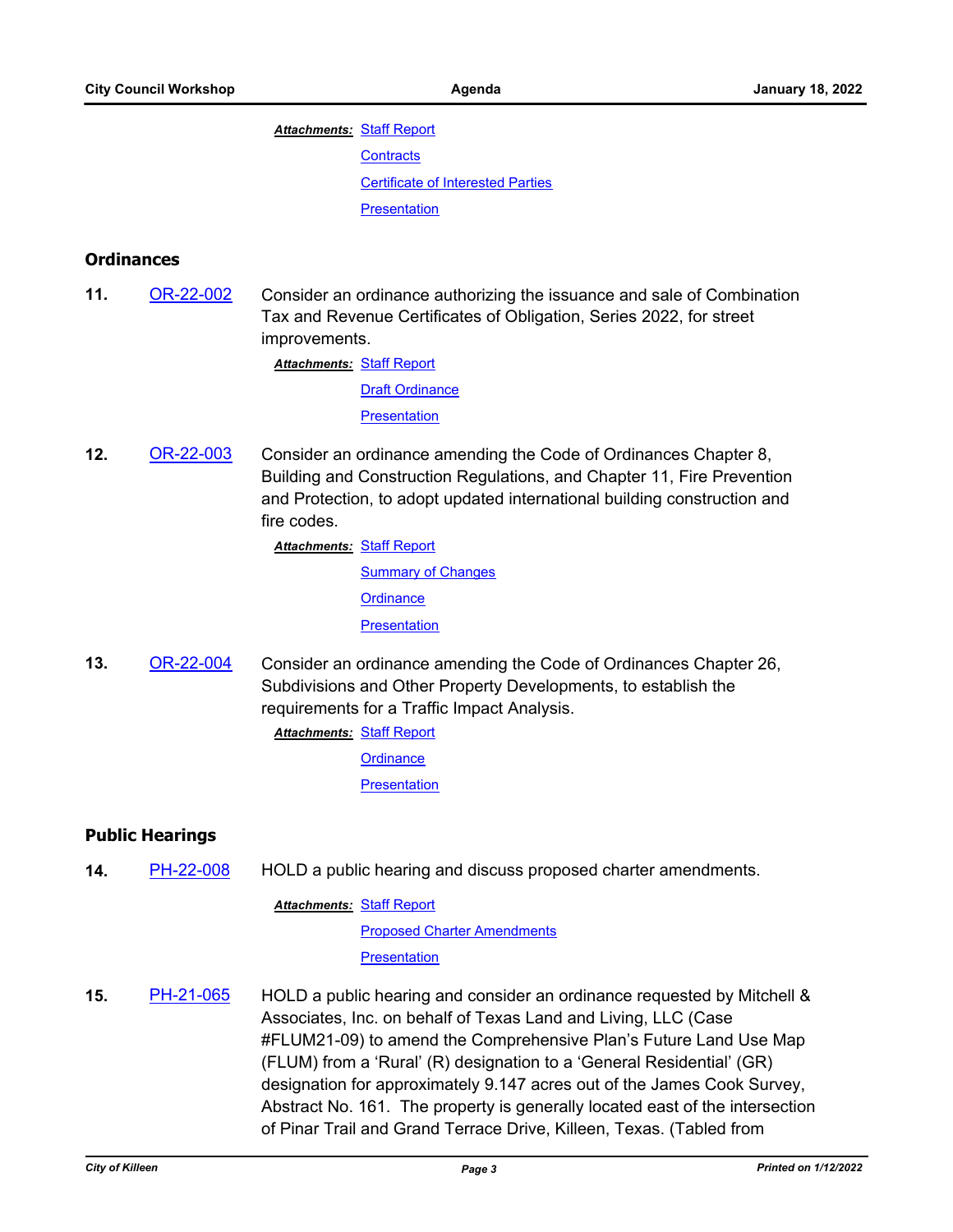#### 11/30/21 Regular City Council Meeting)

- **Attachments: [Staff Report](http://killeen.legistar.com/gateway.aspx?M=F&ID=e1793750-bddb-4ee8-b399-9b99e16a6603.pdf)** 
	- **[Maps](http://killeen.legistar.com/gateway.aspx?M=F&ID=2d75521c-0609-4738-b155-792a5ad30590.pdf) [Minutes](http://killeen.legistar.com/gateway.aspx?M=F&ID=2f912324-00a9-40f4-8e04-245d8b6c08dc.pdf)**
	- **[Ordinance](http://killeen.legistar.com/gateway.aspx?M=F&ID=0b8b2c8d-6114-46b3-b1df-f97382588c16.pdf)**
	- **[Presentation](http://killeen.legistar.com/gateway.aspx?M=F&ID=ba40410f-9283-4979-b77e-e9445747e21e.pdf)**

## **16.** [PH-21-066](http://killeen.legistar.com/gateway.aspx?m=l&id=/matter.aspx?key=5643) HOLD a public hearing and consider an ordinance submitted by Mitchell & Associates, Inc. on behalf of Texas Land and Living, LLC (Case #Z21-33) to rezone approximately 9.147 acres out of the James Cook Survey, Abstract No. 161 from "A" (Agricultural District) to "RT-1" (Residential Townhouse Single-Family District). The property is generally located east of the intersection of Pinar Trail and Grand Terrace Drive, Killeen, Texas. (Tabled from 11/30/21 Regular City Council Meeting) (Requires a three-fourths [3/4] majority vote)

[Staff Report](http://killeen.legistar.com/gateway.aspx?M=F&ID=1fda0dea-d313-4cc3-ad5b-0cd3c9193342.pdf) *Attachments:*

- **[Maps](http://killeen.legistar.com/gateway.aspx?M=F&ID=f020ac74-7cc3-419b-9eda-0ffbde6d4069.pdf) [Minutes](http://killeen.legistar.com/gateway.aspx?M=F&ID=3f222ef9-cbae-4408-ab99-cab90090358c.pdf) [Ordinance](http://killeen.legistar.com/gateway.aspx?M=F&ID=de884beb-bf36-4dec-89bd-63b655004f6a.pdf) [Considerations](http://killeen.legistar.com/gateway.aspx?M=F&ID=5317e430-b2f2-4b1c-8b9b-79f5d4178347.pdf) [Petitions](http://killeen.legistar.com/gateway.aspx?M=F&ID=bbd316c6-7f5f-4b09-80ca-2c37d5f8c28d.pdf) [Presentation](http://killeen.legistar.com/gateway.aspx?M=F&ID=940bc422-e285-4290-8524-d9a60e5b52d3.pdf)**
- **17.** [PH-22-009](http://killeen.legistar.com/gateway.aspx?m=l&id=/matter.aspx?key=5874) HOLD a public hearing and consider an ordinance requested by Joshua Welch on behalf of CP Summit Group, Loverd Wilson Mitchell Trust, Penelope McDonald, and Ray Fread (Case #FLUM 21-11) to amend the Comprehensive Plan's Future Land Use Map (FLUM) from a 'Rural' (R) and 'Suburban Residential' (SR) designation to a 'General Residential' (GR) designation for approximately 60.112 acres out of the J.H. Lewis Survey, Abstract No. 0536; J.W. Morton Survey, Abstract No. 0587; and T. Arnold Survey, Abstract No. 0055. The property is generally located south of Prewitt Ranch Road and east of Clear Creek Road, Killeen, Texas.

**Attachments: [Staff Report](http://killeen.legistar.com/gateway.aspx?M=F&ID=f69de045-808d-475e-a7fe-1ae4cec825ad.pdf) [Maps](http://killeen.legistar.com/gateway.aspx?M=F&ID=dabc7186-7cfa-45ed-96a9-dc2b80f2ce86.pdf) [Minutes](http://killeen.legistar.com/gateway.aspx?M=F&ID=719bd90e-0992-4ca1-933f-cf2c08e4eef3.pdf) [Ordinance](http://killeen.legistar.com/gateway.aspx?M=F&ID=d433c8bc-3eaa-4ff3-a0ec-084524dfbef8.pdf) [Presentation](http://killeen.legistar.com/gateway.aspx?M=F&ID=ab41c7b1-0f47-484a-b982-60c757aab9a8.pdf)** 

**18.** [PH-22-010](http://killeen.legistar.com/gateway.aspx?m=l&id=/matter.aspx?key=5884) HOLD a public hearing and consider an ordinance requested by Tobe Sweeney, on behalf of Lilia D Enterprise, LLC (Case #Z21-43), to rezone approximately 0.19 acres out of the Morris & Goode Survey, Lot 1, Block 4 from "R-1" (Single-Family Residential District) to "R-2" (Two-Family Residential District). The property is addressed 1301 E Avenue G, Killeen, Texas.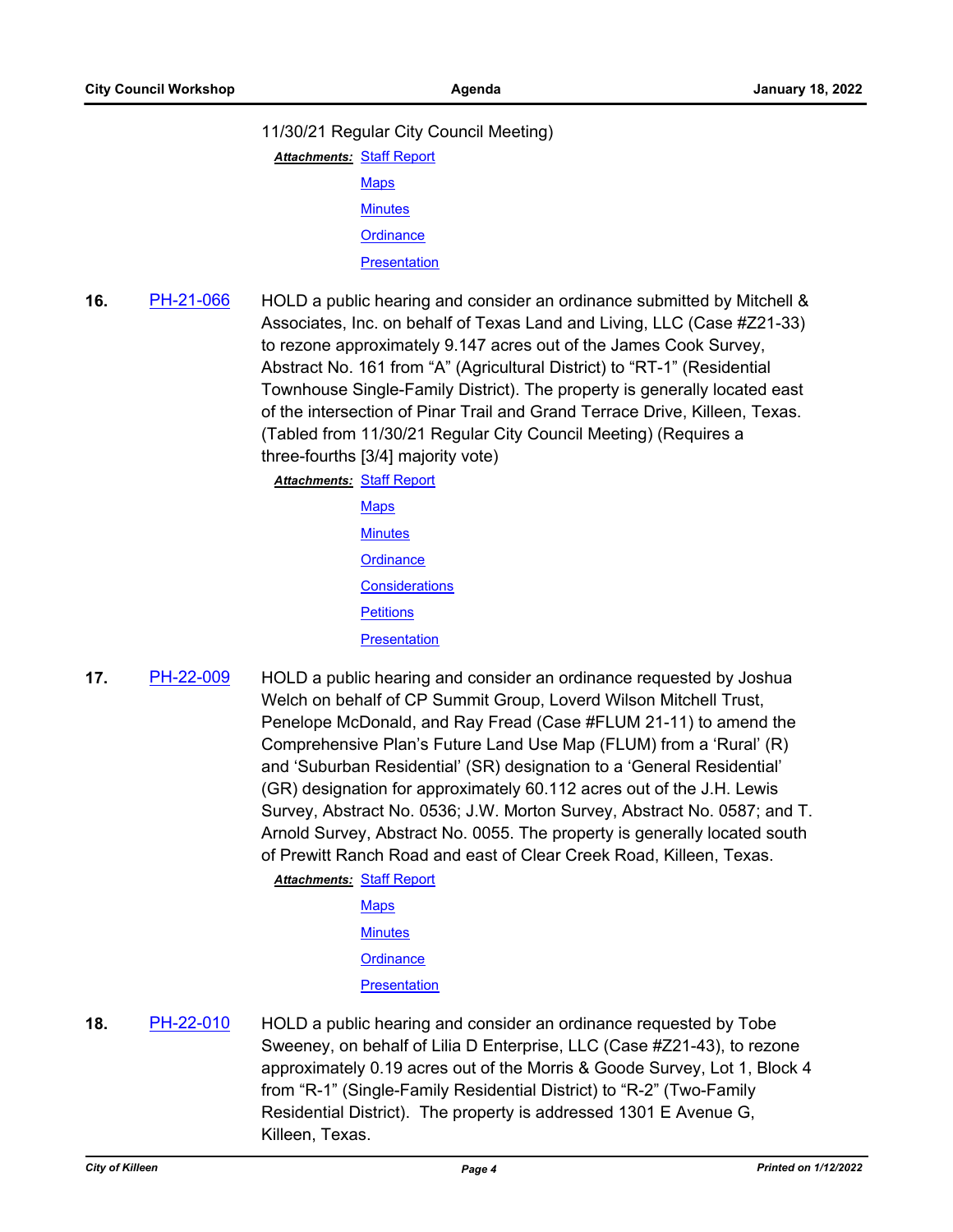| <b>Attachments: Staff Report</b> |                       |
|----------------------------------|-----------------------|
|                                  | <b>Maps</b>           |
|                                  | <b>Site Photos</b>    |
|                                  | <b>Survey</b>         |
|                                  | <b>Minutes</b>        |
|                                  | Ordinance             |
|                                  | <b>Considerations</b> |
|                                  | <b>Responses</b>      |
|                                  | <b>Presentation</b>   |

**19.** [PH-22-011](http://killeen.legistar.com/gateway.aspx?m=l&id=/matter.aspx?key=5885) HOLD a public hearing and consider an ordinance requested by Mitchell & Associates, Inc. on behalf of Eakin Commercial Properties, LTD (Case #Z21-44) to rezone approximately 0.271 acres, being part of Lots 2 & 4, Block 1, Eakin Commercial Addition Phase Two, from "B-3" (Local Business District) to "B-5" (Business District). The property is addressed as 5500 E. Central Texas Expressway and 2301 Rosewood Drive, Killeen, Texas.

> **Attachments: [Staff Report](http://killeen.legistar.com/gateway.aspx?M=F&ID=85b5021e-0b1b-4666-a5ac-3ef313bb7ce9.pdf) [Maps](http://killeen.legistar.com/gateway.aspx?M=F&ID=83f39c60-abf7-48cc-9cd1-75d2b96b7157.pdf) [Site Photos](http://killeen.legistar.com/gateway.aspx?M=F&ID=79821813-5c08-4192-99d7-df3fd27ff017.pdf) [Minutes](http://killeen.legistar.com/gateway.aspx?M=F&ID=663bfb30-6179-40a5-9e71-01ddb9ea8e9f.pdf) [Ordinance](http://killeen.legistar.com/gateway.aspx?M=F&ID=2b9ef719-f40a-426e-9e59-023884394af9.pdf) [Considerations](http://killeen.legistar.com/gateway.aspx?M=F&ID=37769e21-cf8a-46f7-8dac-7e22d49866ac.pdf) [Presentation](http://killeen.legistar.com/gateway.aspx?M=F&ID=b2630d62-e913-43f2-a7e8-2af2dafe48aa.pdf)**

**20.** [PH-22-012](http://killeen.legistar.com/gateway.aspx?m=l&id=/matter.aspx?key=5920) HOLD a public hearing and consider an ordinance amending the FY 2022 Annual Budget of the City of Killeen to adjust revenue and expenditure accounts in multiple funds.

**Attachments: [Staff Report](http://killeen.legistar.com/gateway.aspx?M=F&ID=0b29faf1-b3e3-4de6-89ae-aaf0b748871f.pdf)** 

**[Ordinance](http://killeen.legistar.com/gateway.aspx?M=F&ID=da20c8ae-e255-4592-b82a-4f2830b3be60.pdf)** 

**[Presentation](http://killeen.legistar.com/gateway.aspx?M=F&ID=da2ee473-a92b-4ec2-a84d-498c233e711c.pdf)** 

#### **Items for Discussion at Workshop**

**21.** [DS-22-007](http://killeen.legistar.com/gateway.aspx?m=l&id=/matter.aspx?key=5899) Discuss Financial Governance Policy Updates

**Attachments: [Draft Financial Governance Policy](http://killeen.legistar.com/gateway.aspx?M=F&ID=25624083-7192-4a93-826e-1e3f44bc3ee7.pdf) [Presentation](http://killeen.legistar.com/gateway.aspx?M=F&ID=6084f57c-f971-41fd-8260-87fc8821915c.pdf)** 

- 22. [DS-22-008](http://killeen.legistar.com/gateway.aspx?m=l&id=/matter.aspx?key=5891) Discuss Traffic on/around Rosewood Drive
- **23.** [DS-22-009](http://killeen.legistar.com/gateway.aspx?m=l&id=/matter.aspx?key=5901) Conduct Annual Evaluation of City Auditor
- **24.** [DS-22-010](http://killeen.legistar.com/gateway.aspx?m=l&id=/matter.aspx?key=5925) Discuss and Review Municipal Court Judge Applications